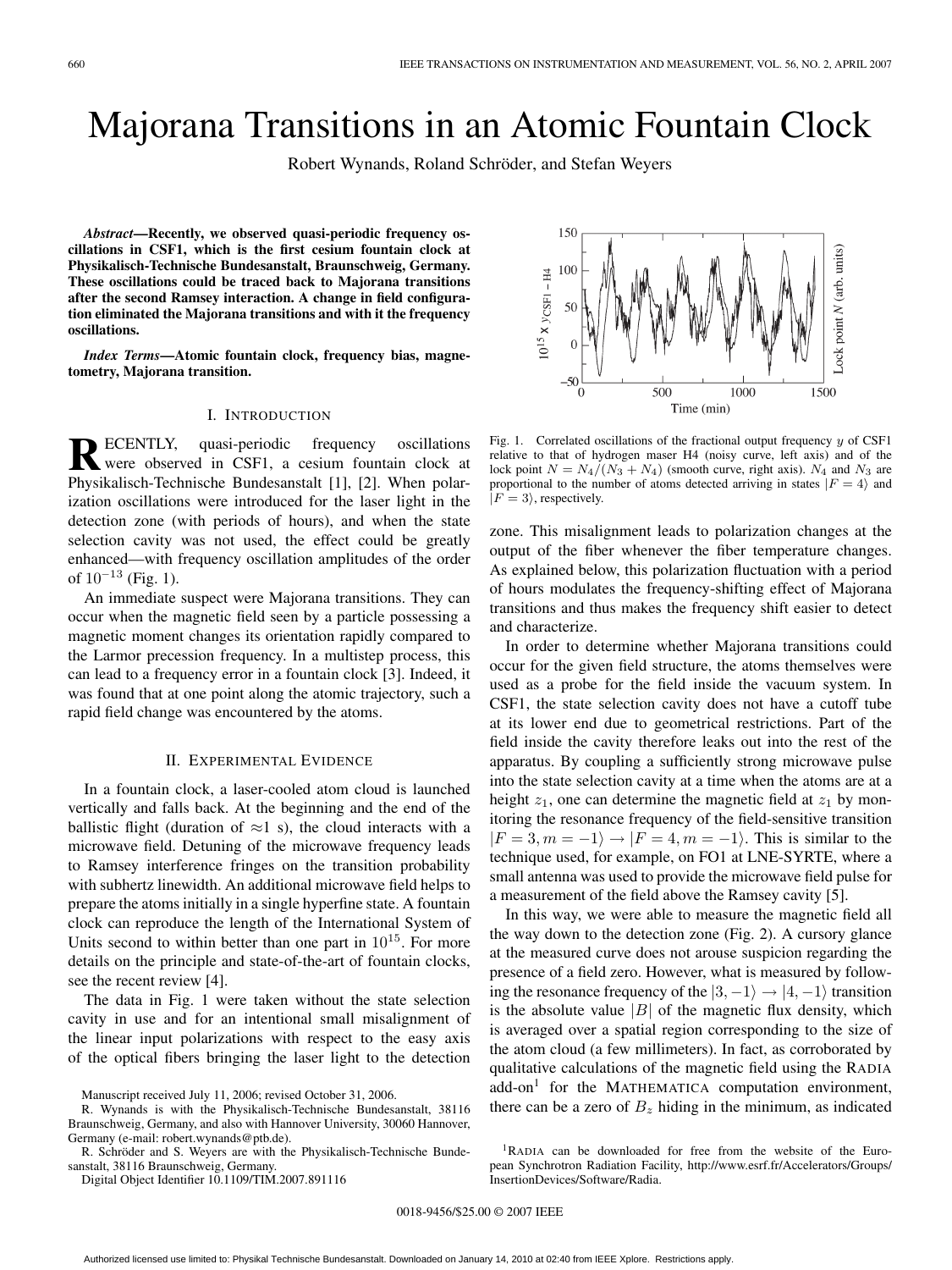

Fig. 2. Measured |*B*| along the trajectory of the atoms in the original field configuration. The fine vertical lines correspond to the positions of the bottom covers of the three magnetic shield layers. The shaded areas indicate the spatial extent of the detection zone and the state selection cavity, respectively. MOT: Magnetooptic trap.



Fig. 3. Measured |*B*| along the trajectory of the atoms. After adjustment of the coil currents, a field zero no longer occurs.

in the figure. In this region, the horizontal components  $B_x$  and  $B_y$  are very small due to symmetry, so that Majorana transitions can occur.

Such a zero crossing had been carefully avoided during setup of CSF1. Unavoidable compromises in the construction of the magnetic shields, however, led to a strong sensitivity of the field near the shield covers to mechanical stress in that area, so that over the course of time, a field zero could develop along the atomic trajectory. Unfortunately, this did not show up in the usual "health checks" routinely performed on CSF1.

We have now corrected the field structure by adjusting the current in the coils for the compensation of the geostatic field so that no more Majorana transitions can happen there (Fig. 3). In addition, new steps were added to the list of regular "health check" measures so that no harmful field change can remain undetected in the future. As a result, there are no more correlated oscillations of lock point and output frequency. By switching back and forth between the old and new currents in the field coils, we can reproducibly switch between the presence and absence of frequency oscillations.

In the following, we will give a semi-quantitative explanation of the frequency-shifting effect of a Majorana transition after the second Ramsey interaction in a fountain clock. More details can be found in [3].

### III. MAJORANA TRANSITIONS

Majorana transitions can occur when the magnetic field seen by a particle possessing a magnetic moment changes its orientation rapidly compared to the Larmor precession frequency, for instance, near a zero crossing of the magnetic field. The



Fig. 4. Visualization of the effect of Majorana transitions, taking place after the second Ramsey interaction, on the final atomic state in a fountain clock with state selection (see text for explanation).

original treatment by Majorana [6] was rephrased and extended by Bloch and Rabi [7]. One of Majorana's results was that the dynamics of the spin orientation can be replaced by a sudden rotation in space by Euler angles determined by the magnitude of the magnetic moment and the field geometry only.

In modern notation, one finds that for an atom initially in a pure state  $\Psi_i = |F,m\rangle$ , the final state  $\Psi_f$  after the Majorana transition is a coherent superposition given by an active rotation of Ψ*<sup>i</sup>*

$$
\Psi_f = D^{(F)}(\phi, \alpha, \theta)\Psi_i = \sum_{m'} D^{(F)}_{m',m} |F, m'\rangle \tag{1}
$$

$$
= \sum_{m'} d_{m',m}^{(F)}(\alpha) \exp(-im\phi - im'\theta)|F,m'\rangle.
$$
 (2)

Here,  $d_{m',m}^{(F)}(\alpha)$  are the matrix elements of the rotation operator  $d^{(F)}$  for angular momentum  $\hbar F$ ,  $\phi$  and  $\theta$  are the Euler rotation angles around the initial and the final  $z$  axes, respectively, and  $\alpha$  is the Majorana angle (rotation angle around the intermediate  $y$ -axis).

As in a fountain, where the atoms are quasi-monokinetic (typically  $\Delta v/v \approx 0.3\%$  when the atoms are launched), we shall restrict the following discussion to a single velocity, in contrast to the treatment of [8] for a thermal beam clock. One important consequence of the small velocity spread in a fountain is that the frequency-shifting effects are much less washed out compared to the situation in thermal beam clocks. In fact, in those clocks, the most significant features were found for the case of a so-called double zero, where the z component of the magnetic field showed two zeros within a short distance, so that the effects did not wash out [8].

We will consider here the situation of a fountain clock with a state selection cavity (Fig. 4). Following the state selection process, all atoms are in state  $|F = 3, m = 0\rangle = |3, 0\rangle$ . This means that any coherences induced by Majorana transitions before the atoms reach the state selection cavity are quenched—no frequency bias is introduced. In the case of CSF1, both cavities are located already in the region of the very homogeneous C-field, so Majorana transitions cannot occur until after the atoms have fallen back through the state selection cavity.

In the course of the Ramsey interaction, the atoms undergo transitions to  $|4, 0\rangle$ , induced by the oscillating magnetic field  $\vec{B}_{\mu W}$  inside the Ramsey cavity. This field is nominally parallel to the direction of the C-field (i.e., in the vertical direction) so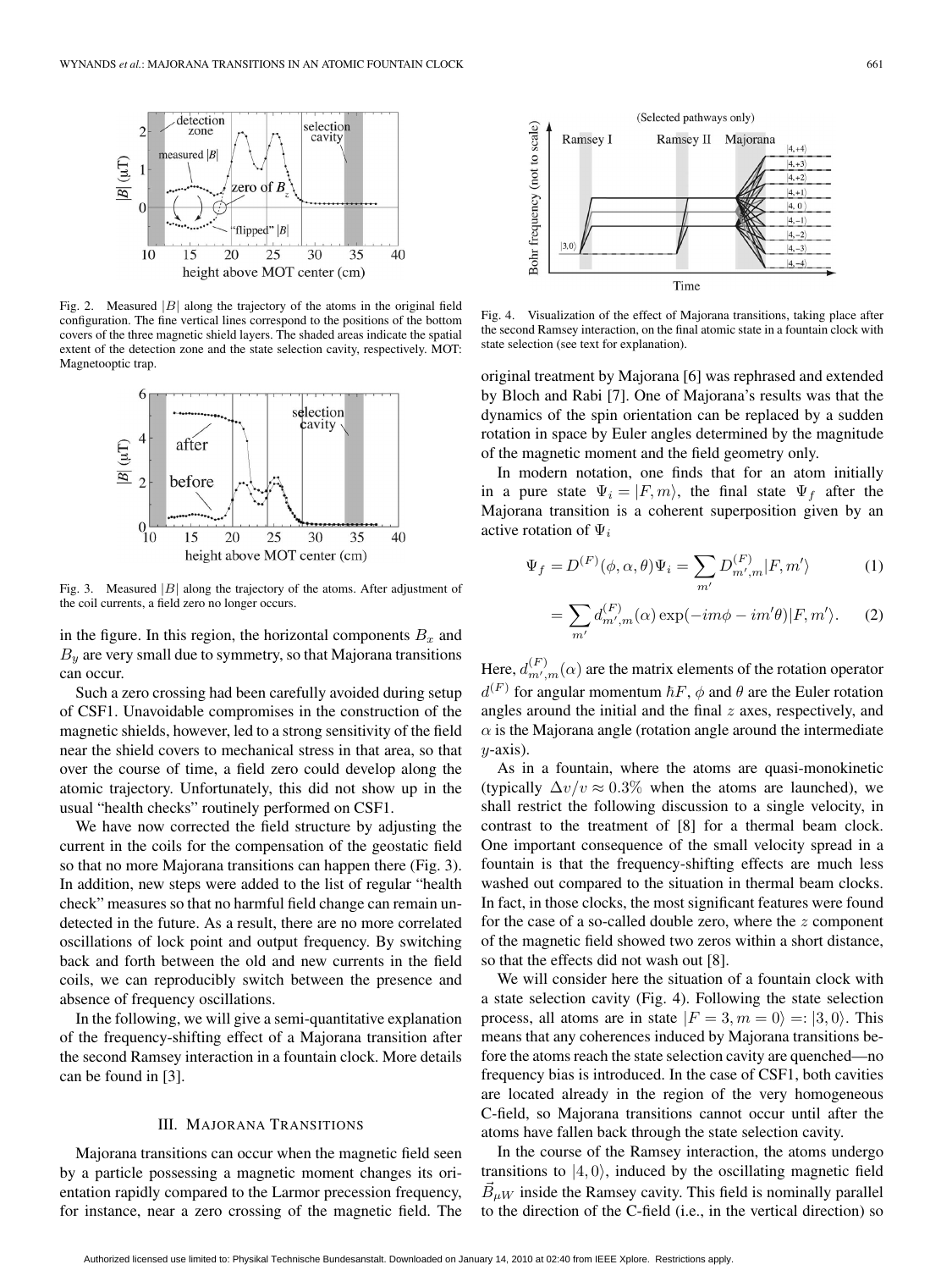that selection rules in the ideal case would allow only the clock transition  $|3, 0\rangle \rightarrow |4, 0\rangle$  to occur ( $\pi$  transition,  $\Delta m = 0$ , dark grey lines in Fig. 4).

However, in a real TE<sub>011</sub> cavity, the direction of  $\vec{B}_{\mu W}$  is truly vertical only along the symmetry axis and on the central horizontal plane. At all other points, there is some component in the horizontal direction. This  $\sigma$ -polarized part of the oscillating magnetic field can induce  $\sigma$  transitions ( $\Delta m = \pm 1$ , black lines in Fig. 4), leading to a small admixture of the  $|4, \pm 1\rangle$  states.

After the second Ramsey interaction, the atomic state is therefore a superposition of three main components

$$
|\psi_R\rangle = \beta_{+1}R_{+1}|4,1\rangle + \beta_0 R_0|4,0\rangle + \beta_{-1}R_{-1}|4,-1\rangle.
$$
 (3)

Here, for the relative transition amplitudes  $\beta$ , one has  $|\beta_0| \gg$  $|\beta_{\pm 1}|$ , and from symmetry,  $|\beta_{+1}| = |\beta_{-1}|$ .  $|R_j|^2$   $(j = -1, 0, 1)$ stands for a Ramsey fringe pattern centered on a microwave frequency  $f_0 + (j/2)(f_Z - f_0)$ , where  $f_0$  is the resonance frequency of the "clock transition"  $|3,0\rangle \rightarrow |4,0\rangle$ , and  $f_Z$  is the resonance frequency of the field-sensitive  $|3, 1\rangle \rightarrow |4, 1\rangle$ transition.

A Majorana transition corresponds to a quantum-mechanical rotation of the state. This means that, in general, each state  $|4, m\rangle$  will be transformed into a coherent superposition of all states  $|4, m'\rangle$  according to the elements  $D_{m',m}^{(4)}$  of the quantum mechanical rotation matrix for spin 4 (Fig. 4)

$$
|\psi_M\rangle = \beta_{+1} R_{+1} [D_{+1,+1}|4,1\rangle + D_{0,+1}|4,0\rangle + D_{-1,+1}|4,-1\rangle
$$
  
+ analogous terms with all other  $|4, m'\rangle$  (4)  
+  $\beta_0 R_0 [D_{+1,0}|4,1\rangle + D_{0,0}|4,0\rangle + D_{-1,0}|4,-1\rangle$   
+ analogous terms with all other  $|4, m'\rangle$  (5)

+ 
$$
\beta_{-1}R_{-1}
$$
 [ $D_{+1,-1}$ |4, 1)  
+  $D_{0,-1}$ |4, 0⟩ +  $D_{-1,-1}$ |4, -1)  
+ analogous terms with all other |4, m']. (6)

Here and in the following, we write  $D_{m',m}$  instead of  $D_{m',m}^{(4)}$ . In the detection zone, a projection of  $|\psi_M\rangle$  onto the eigenstates  $|4, m'\rangle$  is performed, resulting in a detected signal

$$
\cdots + w_{+2}|\beta_{+1}R_{+1}D_{+2,+1} + \beta_0 R_0 D_{+2,0} + \beta_{-1} R_{-1} D_{+2,-1}|^2
$$
\n(7)

proportional to

+ 
$$
w_{+1}|\beta_{+1}R_{+1}D_{+1,+1} + \beta_0 R_0 D_{+1,0} + \beta_{-1} R_{-1} D_{+1,-1}|^2
$$
 (8)

+ 
$$
w_0 |\beta_{+1} R_{+1} D_{0,+1} + \beta_0 R_0 D_{0,0} + \beta_{-1} R_{-1} D_{0,-1}|^2
$$
 (9)

+ 
$$
w_{-1}|\beta_{+1}R_{+1}D_{-1,+1}+\beta_0R_0D_{-1,0}+\beta_{-1}R_{-1}D_{-1,-1}|^2
$$

+ 
$$
w_{-2}|\beta_{+1}R_{+1}D_{-2,+1} + \beta_0R_0D_{-2,0}
$$
  
+  $\beta_{-1}R_{-1}D_{-2,-1}|^2 + \cdots$  (11)

Here,  $w_{m'}$  indicates a weighting factor proportional to the number of fluorescence photons that are captured from an atom reaching the detection zone in state  $|F, m'\rangle$ . Each of the terms  $\beta_0 R_0 D_{m',0}$  by itself would give rise to an unshifted Ramsey fringe pattern.

In general, the overall "Ramsey" fringe pattern will have a more complicated shape. However, a frequency error will only result when this change in shape is asymmetric with respect to the undisturbed center frequency  $f_0$ . Here, we find from the underlying symmetry of the rotation matrix and the transition probability amplitudes  $\beta_j$  that the asymmetries due to certain terms cancel each other.

For instance, the sum  $\beta_{+1}R_{+1}D_{0,+1} + \beta_{-1}R_{-1}D_{0,-1}$  in (9) is symmetric, so it does not contribute to a frequency error. The asymmetries contained in the corresponding sum  $\beta_{+1}R_{+1}D_{+1,+1} + \beta_{-1}R_{-1}D_{+1,-1}$  in (8) do not cancel each other, but closer inspection shows that they cancel the asymmetries of the sum  $\beta_{+1}R_{+1}D_{-1,+1} + \beta_{-1}R_{-1}D_{-1,-1}$  in (10) in the overall interference pattern. The same pattern holds for the asymmetries in (7) and (11), and so on.

This second type of cancellation, however, happens only if  $w_{-m'} = w_{m'}$ . This is in general not the case due to various optical pumping processes in the detection zone. Typically, the laser for the detection of  $|F = 4\rangle$  atoms is circularly polarized. An atom arriving, for example, in state  $|4, -2\rangle$  needs more absorption–emission cycles that an atom initially in state  $|4, +2\rangle$  to reach the strong cycling transition starting from  $|4, +4\rangle$ , and also has a higher probability of getting hyperfine pumped into the  $|F = 3\rangle$  ground state. Therefore, it scatters less photons overall, and  $w_{-2} < w_{+2}$ .

The actual values of  $w_{m'}$  depend on the laser polarizations in the detection zone. This is why a slight misalignment of the laser polarization at the input end of the fiber can influence the occurrence and magnitude of Majorana-induced frequency shifts in such a dramatic way.

## IV. CONCLUSION

With our new technique of using the atom cloud as a probe of the magnetic flux density inside the beam tube even in the area below the Ramsey cavity down to the detection zone, one can detect the presence of field zeros in the vicinity of magnetic shield covers. In a three-step process, such zeros can lead to a frequency error induced by Majorana transitions. This can be understood from a physical model making use of the symmetry of the processes.

#### **REFERENCES**

- [1] S. Weyers, U. Hübner, R. Schröder, C. Tamm, and A. Bauch, "Uncertainty evaluation of the atomic caesium fountain CSF1 of the PTB," *Metrologia*, vol. 38, no. 4, pp. 343–352, Aug. 2001.
- [2] S. Weyers, A. Bauch, R. Schröder, and C. Tamm, "The atomic caesium fountain CSF1 of PTB," in *Proc. 6th Symp. Freq. Standards and Metrology*, 2001, pp. 64–71.
- [3] S. Weyers, R. Schröder, and R. Wynands, "Majorana transitions in an atomic fountain clock," in *Proc. 20th Eur. Freq. Time Forum, Braunschweig*, 2006, pp. 219–223.
- [4] R. Wynands and S. Weyers, "Atomic fountain clocks," *Metrologia*, vol. 42, no. 3, pp. S64–S79, Jun. 2005.

(10)